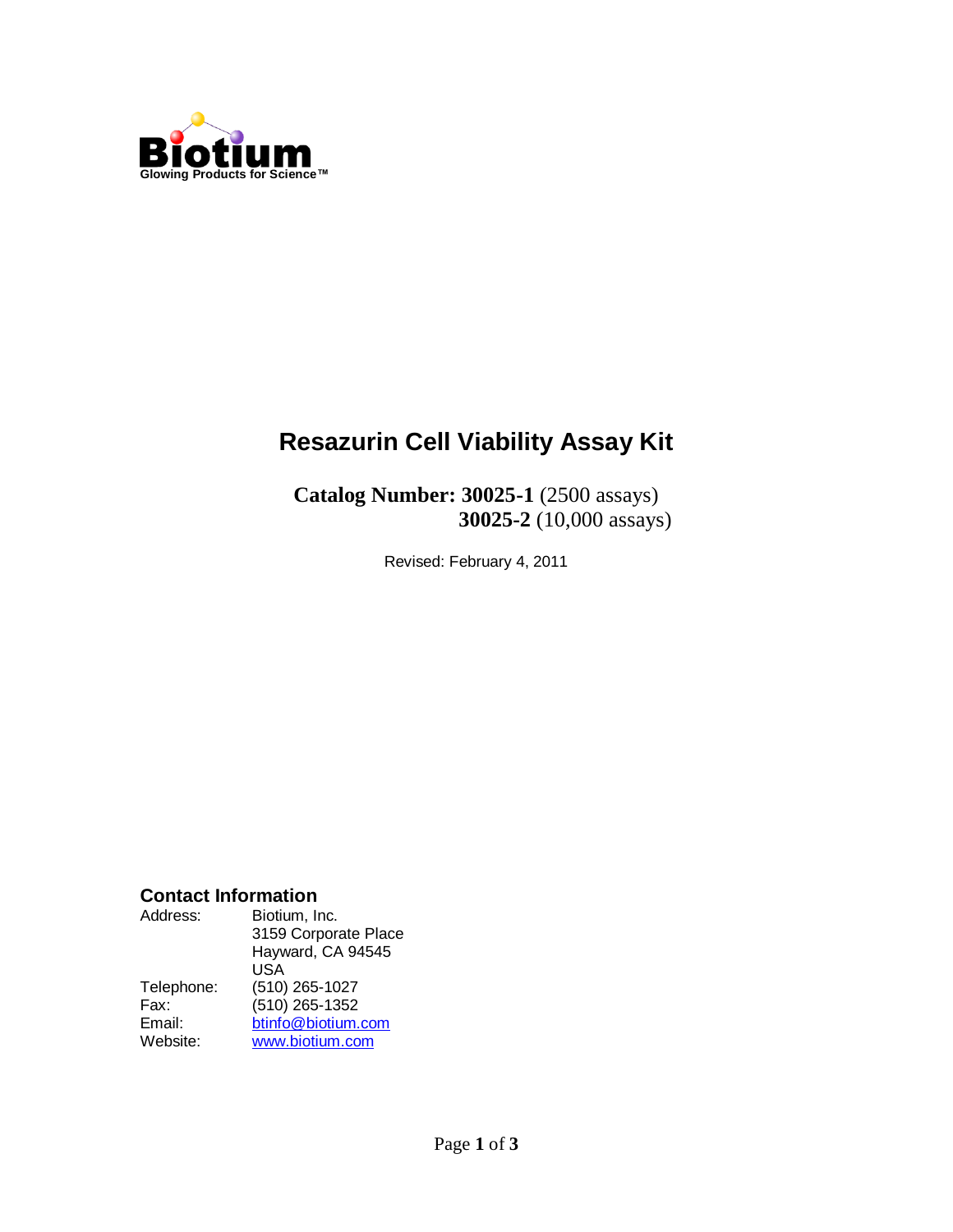#### .**Description**

Resazurin Fluorometric Cell Viability Assay Kit offers a simple, rapid, reliable, sensitive, safe and cost-effective measurement of cell viability. This kit performs at least as well as other commercial resazurin-based cell proliferation assay kits with the trademark name AlamarBlue®\*. Resazurin detects cell viability by converting from a nonfluorescent dye to the highly red fluorescent dye resorufin in response to chemical reduction of growth medium resulting from cell growth  $(1-3)$ . Continued cell growth maintains a reduced environment while inhibition of growth maintains an oxidized environment. Reduction related to growth causes the REDOX indicator to change from the oxidized (nonfluorescent, purple color) form to the reduced (fluorescent, red color) form. The fluorescent signal is monitored using 530-560 nm excitation wavelength and 590 nm emission wavelength. The absorbance is monitored at 570 nm and 600 nm. For optimal result, subtract background OD at 600 nm from OD at 570 nm. The fluorescent and colorimetric signal generated from the assay is proportional to the number of living cells in the sample.

Resazurin assay is as sensitive as  $[{}^{3}H]$  thymidine assay for detecting cell proliferation  $^{(1)}$ . Depending on the cell types, Resazurin can detect as few as 40 cells with reproducible and sensitive signal. As resorufin (pink and fluorescent) can be further reduced to hydroresorufin (colorless and nonfluorescent), the assay signal decreases even with increased number of cells after all resazurin is converted into resorufin. Therefore, it is important to conduct a cell number titration assay for each particular cell line of your interest to identify the optimal number of cells for your assay to avoid this potential problem.

### **Kit Component**

**30025-1** (2500 assays) **30025-2** (10,000 assays)

25mL 100mL 100mL Resazurin solution (sterile)

#### **Storage and Handling**

Upon receipt, the kit should be stored at 4°C and protected from light. Stored properly, the kit components should remain stable for at least 6 months.

## **Experimental Protocol**

#### Standard Curve

- 1. Plate cells in 100 $\mu$ L medium into 96-well tissue culture plates by conducting cell number titration in the range of 40 to 10,000 for adherent cells and 2,000 to 500,000 for suspension cells. For background control, use  $100\mu L$  medium without cells.
- 2. Add  $10\mu$ L resazurin solution into medium and incubate cells for at least 1 hour and up to 24 hours at  $37^{\circ}$ C.
- 3. Measure absorbance at 570 nm and 600 nm or fluorescence with excitation wavelength at 530 nm and emission wavelength at 590 nm using a micro-titer plate reader.
- 4. Obtain  $OD_{570}$ -OD<sub>600</sub> for each sample if colorimetric detection method is chosen, or fluorescence signal from each sample deducted by background fluorescence from the background control, and plot a standard curve to identify the optimal cell concentration for your assay.

Resazurin Fluorometric Cell Viability Assay

- 1. Plate cells into 96-well tissue culture plates using optimal cell concentration.
- 2. Carry out your experiment by adding agents of your interest into appropriate well and incubate with cells for a certain period of time.
- 3. Add  $10\mu$ L resazurin solution into medium and incubate cells for at least 1 hour and up to 24 hours at  $37^{\circ}$ C.
- 4. Measure absorbance at 570 nm and 600 nm or fluorescence with excitation wavelength at 530 nm and emission wavelength at 590 nm using a micro-titer plate reader.
- 5. Obtain  $OD_{570}$ -OD<sub>600</sub> for each sample if colorimetric detection method is chosen, or fluorescence signal from each sample deducted by background fluorescence from the background control.